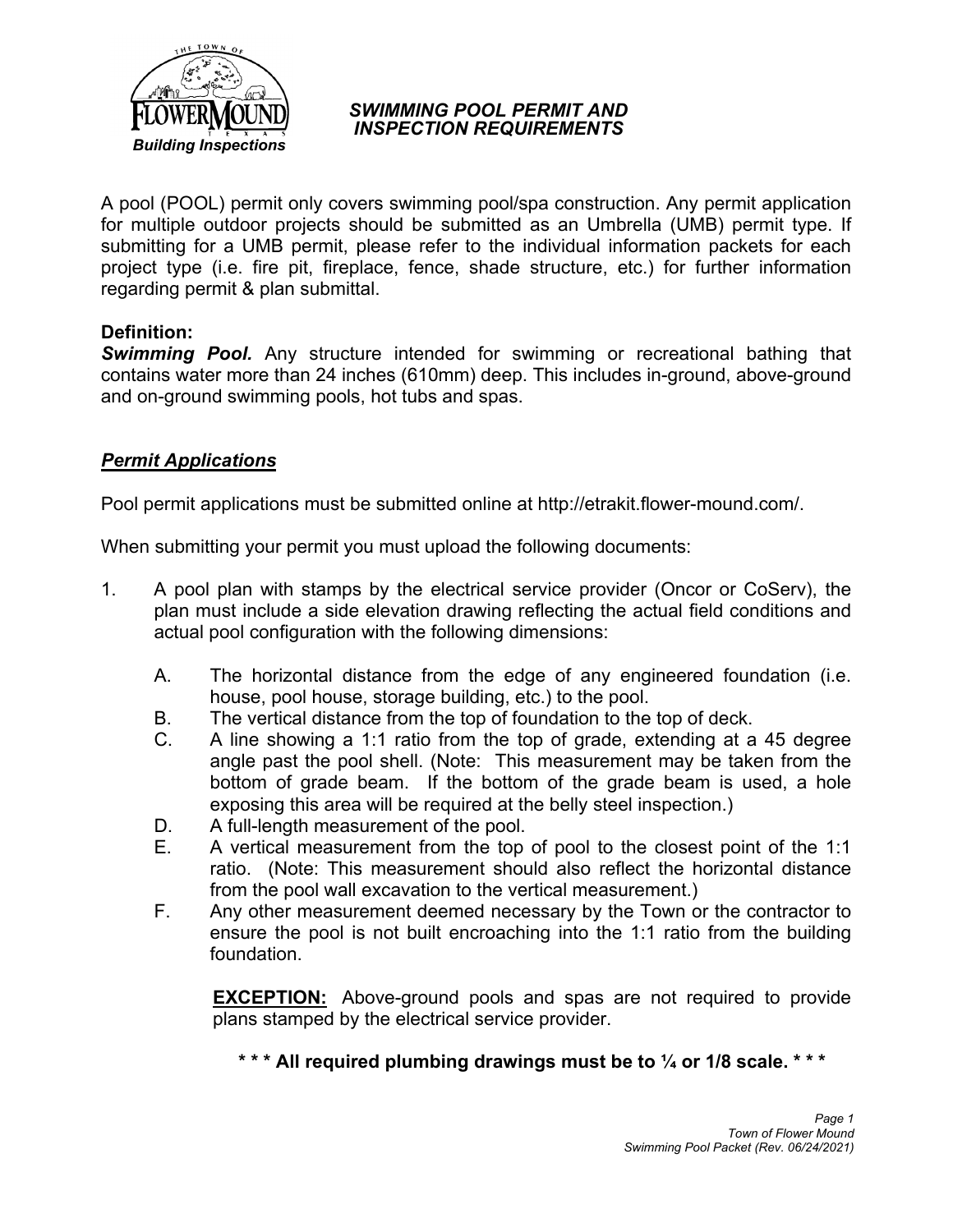- 2. A site plan indicating the location of the pool in relation to property lines and the distance the pool will be from any structures. **Measurements will be made to the pool structure itself - not the water's edge**. Location and setback requirements include:
	- A. **Rear Yard** The pool must be located at least five feet (5') from the rear property line.
	- B. **Side Yard** The pool must be located at least five feet (5') from the side property line.
	- C. **Easements** Pools, pool decks, and pool equipment cannot be located within any easement.
	- D. **Buildings** Pools must be located no less than three feet (3') from buildings with foundations and at least one foot (1') for every one foot (1') of depth measured to any point of excavation. For example, if a portion of a pool is five feet (5') deep, that portion of the pool must be located at least five feet (5') from a building that utilizes a foundation. Any pool located closer than 3' or in violation of the 1:1 ratio to the foundation will require a sealed engineered design.

**EXCEPTION:** Above-ground pools and spas do not have a minimum required setback from foundations but are required to comply with property line setback and easement requirements.

- E. **Pool Equipment** Pool equipment cannot be located within the front yard of a lot or within an easement. Pool equipment must be located a minimum of 2' off the property line and cannot be attached to a common fence separating an adjoining property. Pool equipment cannot be installed in drainage swales and designated drainage flows.
- F. **Rain Gutters** A gutter or rain guard must be installed above equipment when the equipment is located beside a structure with an overhanging roof.
- G. **Septic Systems (OSSF)** The setback requirements from the spray area of a surface irrigation system are twenty-five feet (25'). The setback requirements from subsurface disposal and all other system types are five feet (5').
- 3. A Drainage and Access plan. This plan must be separate from the required site plan. This plan must be submitted at the time of permit application and must include the following:

A. **Drainage Plan** - The location of any proposed or existing sub-surface drain systems located on the property and surface drainage arrows that conform to the Town approved drainage plans. If no drainage plans exist, the proposed drainage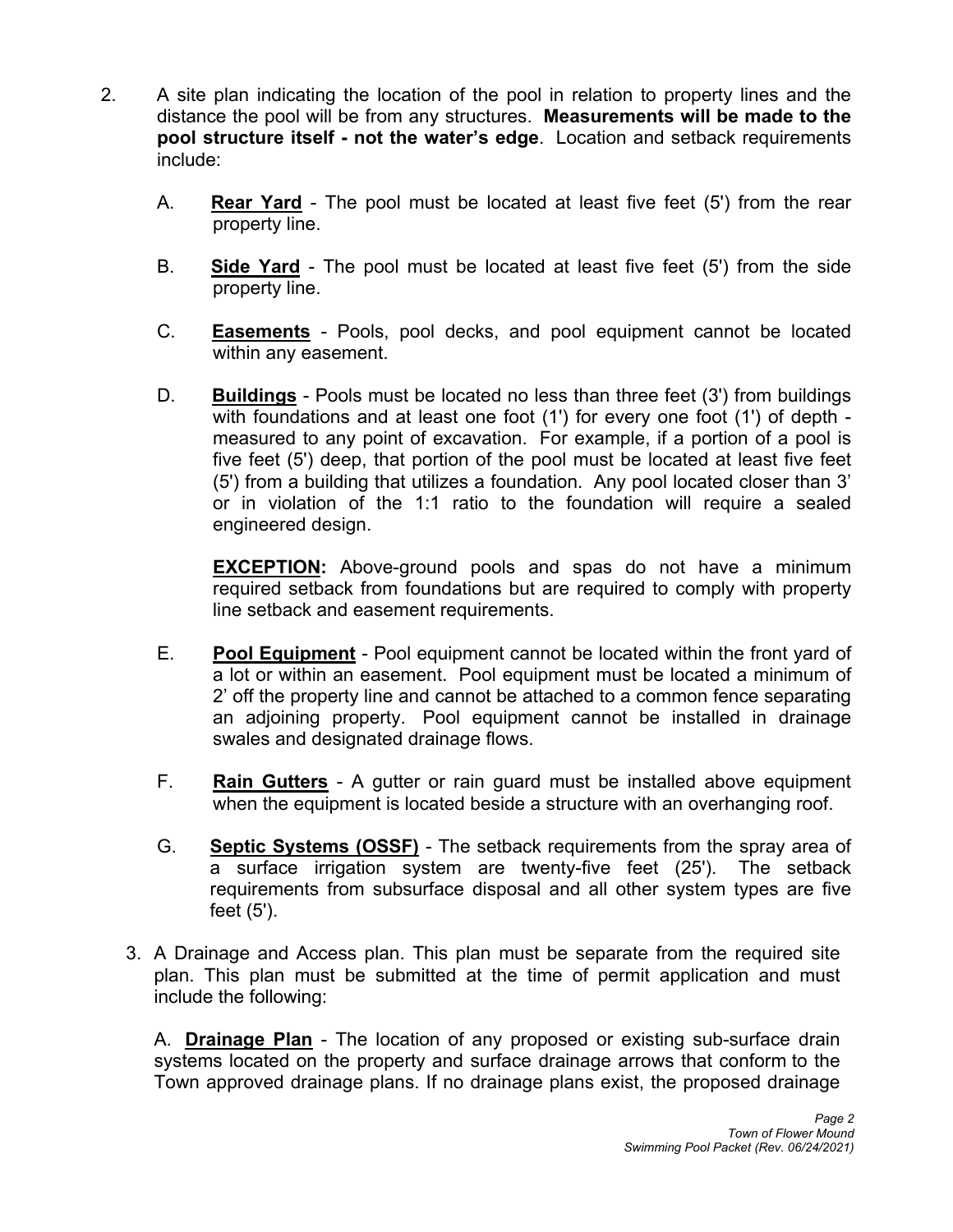plan must not increase the flow of water to adjacent lots. **NOTE: All deck and overflow drain terminations must be clearly Identified on the drainage and access plan and must be approved at the pre-drainage inspection. Drains terminations must be at least six feet away from the ROW or adjacent property lines. Termination at the street must be pre approved and will only be allowed for lots with special circumstances. If pre-approval is granted, the drains must be constructed through the curb and must be cored.** *A separate right-of-way permit will no longer be required.*

B. **Indicate Location of Access** - Arrows marking and labeling the proposed equipment access point must be clearly identified on the Drainage and Access plan. **NOTE: If accessing across a neighboring property, a notarized release from the property owner will be required.**

- 4. A signed and notarized completed copy of the Pool Construction Affidavit must be submitted.
- 5. A signed and notarized copy of the Pool Alarm Affidavit must be submitted.
- 6. If a pool heater will be installed, the location of the heater and the gas meter must be shown on the plan. You must also provide complete gas line diagram showing the gas line from the meter to the pool heater. This diagram must include the following:
	- a. The psi of the meter (low, medium, or high pressure).
	- b. The length of the line.
	- c. The size of the line.
	- d. The type of line (material).
	- e. The BTU's of all appliances on the line.
	- f. The total BTU load.
	- g. The length of the longest run.
		- **\* \* \* All required plumbing drawings must be to ¼ or 1/8 scale. \* \* \***

**EXCEPTION:** Outside Propane lines are regulated by the Texas Railroad **Commission** 

**Permit Expiration:** All pool permits must receive an approved final inspection within 180 days of the issue date, or the permit will be expired. A contractor holding an unexpired permit may request an extension of the permit using the procedure outlined in the International Residential Code ordinance. Any permit that is expired must be resubmitted and a fee paid equal to the original permit fee.

*Permit Fees* - Permit fees for swimming pools are as follows:

| In-ground pool                | \$350.00* |
|-------------------------------|-----------|
| Spa or above-ground pool      | \$200.00  |
| *Plus Drainage Inspection Fee | \$250.00  |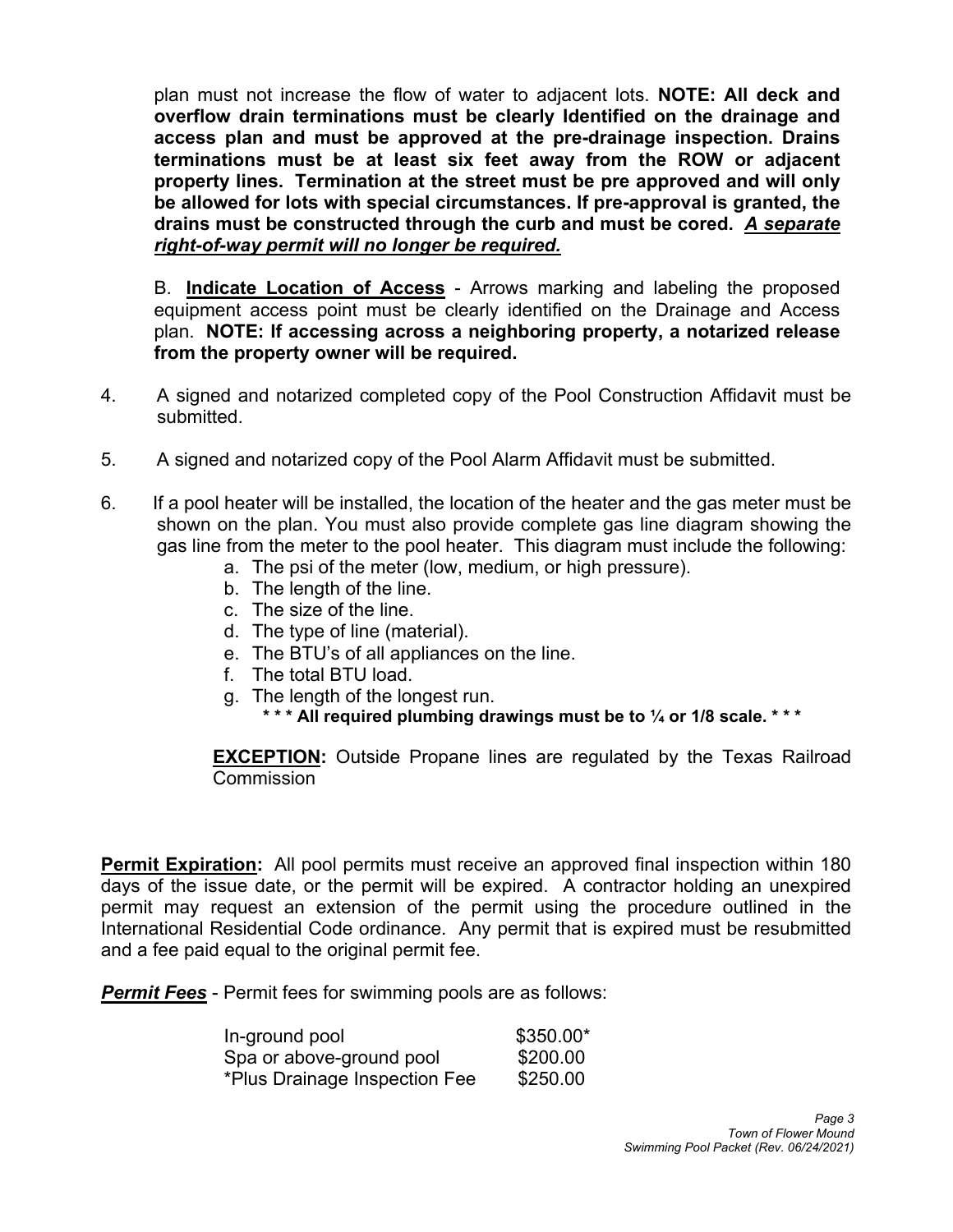# *Inspection Requirements*

The following inspections are required for every pool constructed in the Town of Flower Mound. At all times during the construction of the pool, a temporary fence that is at least thirty-six inches (36") in height should completely surround the pool.

#### **When scheduling an inspection, verify that all dogs are removed from the pool area.**

**During relocation of excavation debris, a copy of the pool construction affidavit will be required to be presented upon request by a Town official if the debris is being relocated within Town limits.**

All inspections must be requested by using the online inspection scheduling program. To schedule an inspection, go to http://etrakit.flower-mound.com and use your contractor login to access your permits. Inspections can be requested as late as 7:30 a.m. for a same-day inspection. Inspections can be scheduled up to 14 days in advance (excluding holidays and weekends). You can also cancel inspections and check inspection results using the same website.

> Pre-Drainage Belly Steel/Pool Placement Deck Steel/Bond/Plumbing P-trap/Gas Electrical Underground Pre-plaster Flatwork\* Final Drainage

All Finals \* Only required if curb, sidewalks, driveway, etc. are damaged during the construction of the pool.

- 1. **Pre-Drainage** No work can be started until this pre-drainage inspection has been scheduled by the contractor and approved by Town staff. This visual inspection verifies and approves the Drainage and Access plan that was submitted during the plan review phase. NO SILTING OF NEIGHBORING LOTS.
	- **2. Belly Steel and Pool Placement Inspection**  This inspection is required prior to the placement of any gunite within the pool. Rebar must be a minimum size of three-eighths inch (3/8") and located no more than twelve inches (12") on center each way. **This inspection will not be made if the Assistant Building Official determines that it is too wet. All rained-out inspections must be rescheduled by the contractor.**

**NOTE:** For fiberglass pools – this inspection must be called in after the hole is dug and before the pool is placed in the hole.

**NOTE:** The outside temperature must be at least 38 degrees and rising in order for the inspection to be performed. If the inspection is requested and the temperature is less than 38 degrees, the inspection will be canceled and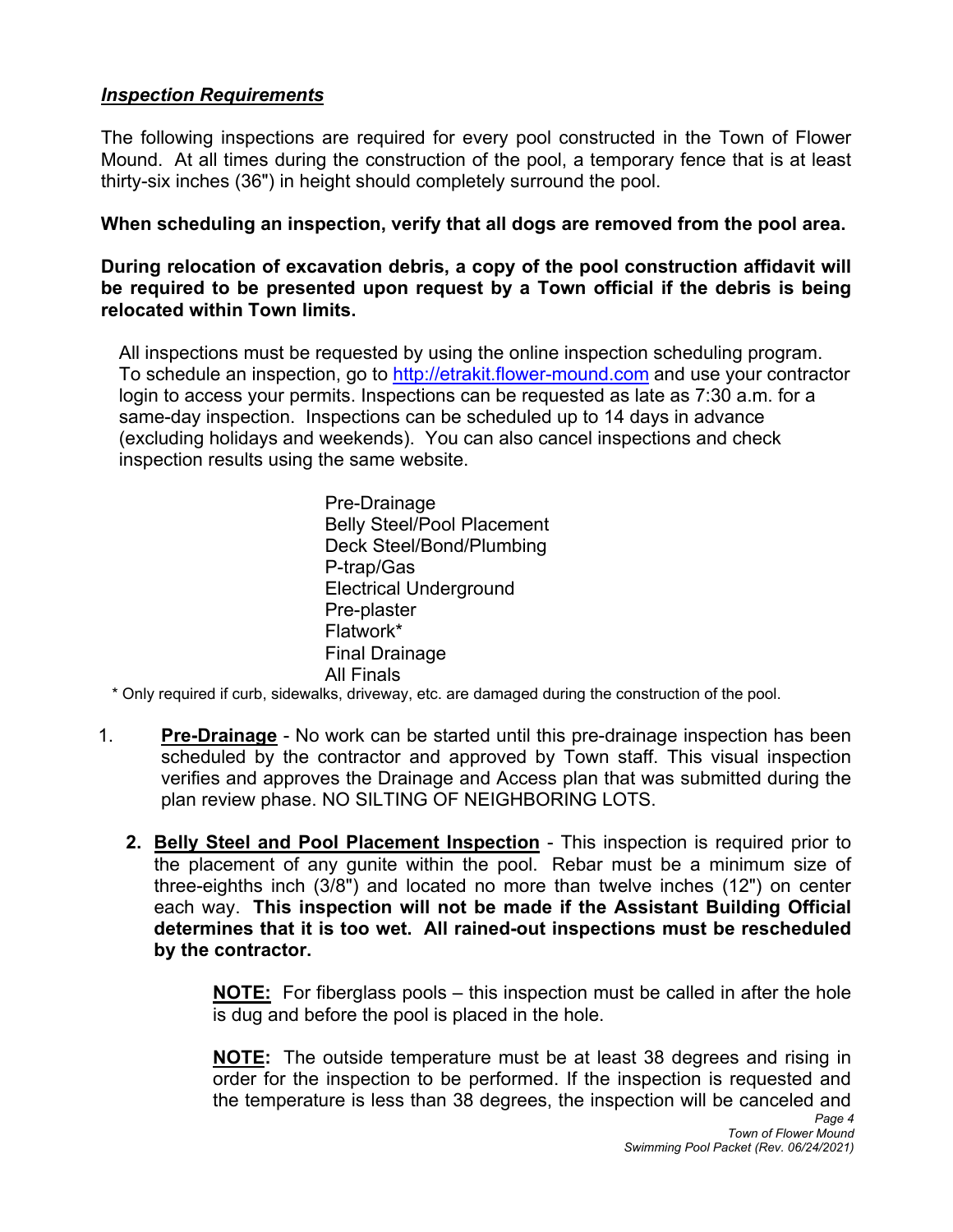must be rescheduled when it is warm enough to place concrete. Inspections will also be canceled in wet conditions and must be rescheduled when the contractor verifies that the work is ready for inspection.

3. **Deck Steel, Electrical Bond, Electrical Underground, and Plumbing** - Before any concrete is placed for the pool deck, the placement of steel and the electrical bond shall be inspected and approved. The concrete deck shall be a minimum thickness of three and one-half inches  $(3\frac{1}{2})$ . Rebar must be a minimum size of three-eighths inch (3/8") and located no more than eighteen inches (18") on center each way. The bond conductor shall be a minimum size of #8 AWG. A minimum of four (4) ground clamps that are evenly spaced around the pool shall be required to electrically bond the pool from stray ground current. All electrical conductors buried in the ground shall be inspected and approved prior to covering. All electrical wiring and conduit buried in the ground must be inspected prior to covering with dirt. All pool plumbing shall be subjected to a minimum water test of fifteen (15) p.s.i. **This inspection will not be made if the Assistant Building Official determines that it is too wet. All rained-out inspections must be rescheduled by the contractor.**

> **NOTE:** The outside temperature must be at least 38 degrees and rising in order for the inspection to be performed. If the inspection is requested and the temperature is less than 38 degrees, the inspection will be canceled and must be recalled when it is warm enough to place concrete. Inspections will also be canceled in wet conditions and must be rescheduled when the contractor verifies that the work is ready for inspection.

4. **P-Trap and Gas Line** – Pool installations where public sewer is provided must dispose of waste water by means of a P-trap and backwash line located at the sanitary sewer clean-out. No portion of the P-trap or backwash line may be covered until the inspection has been approved. Pool installations where private sewer is provided must dispose of waste water in a manner as not to interfere with the function of the private sewer system nor drain on to adjoining properties. The test pressure to be used on the gas line shall not be less than 3 psig (20 kPa) gauge. Test duration shall be held for a length of time satisfactory to the building official, but in no case for less than fifteen (15) minutes. For welded piping, and for piping carrying gas at pressures in excess of fourteen (14) inches water column pressure (3.48 kPa) (1/2 psi) and less than 200 inches of water column pressure (52 kPa) (7.5 psi), the test pressure shall not be less than ten (10) pounds per square inch (69.6 kPa). Test duration shall be held for a length of time satisfactory to the building official, but in no case for less than thirty (30) minutes. Plastic gas lines must be at least eighteen inches (18") below the ground with a yellow insulated (suitable for direct burial) copper tracer wire not less than 18 AWG, and the tracer wire shall terminate above ground at each end of the nonmetallic piping. **This inspection will not be made if the Assistant Building Official determines that it is too wet. All rained out inspections must be rescheduled by the contractor.** 

> **Note:** Above ground pools and spas that have a capacity of 750 gallons or less are not required to install a p-trap or backwash line